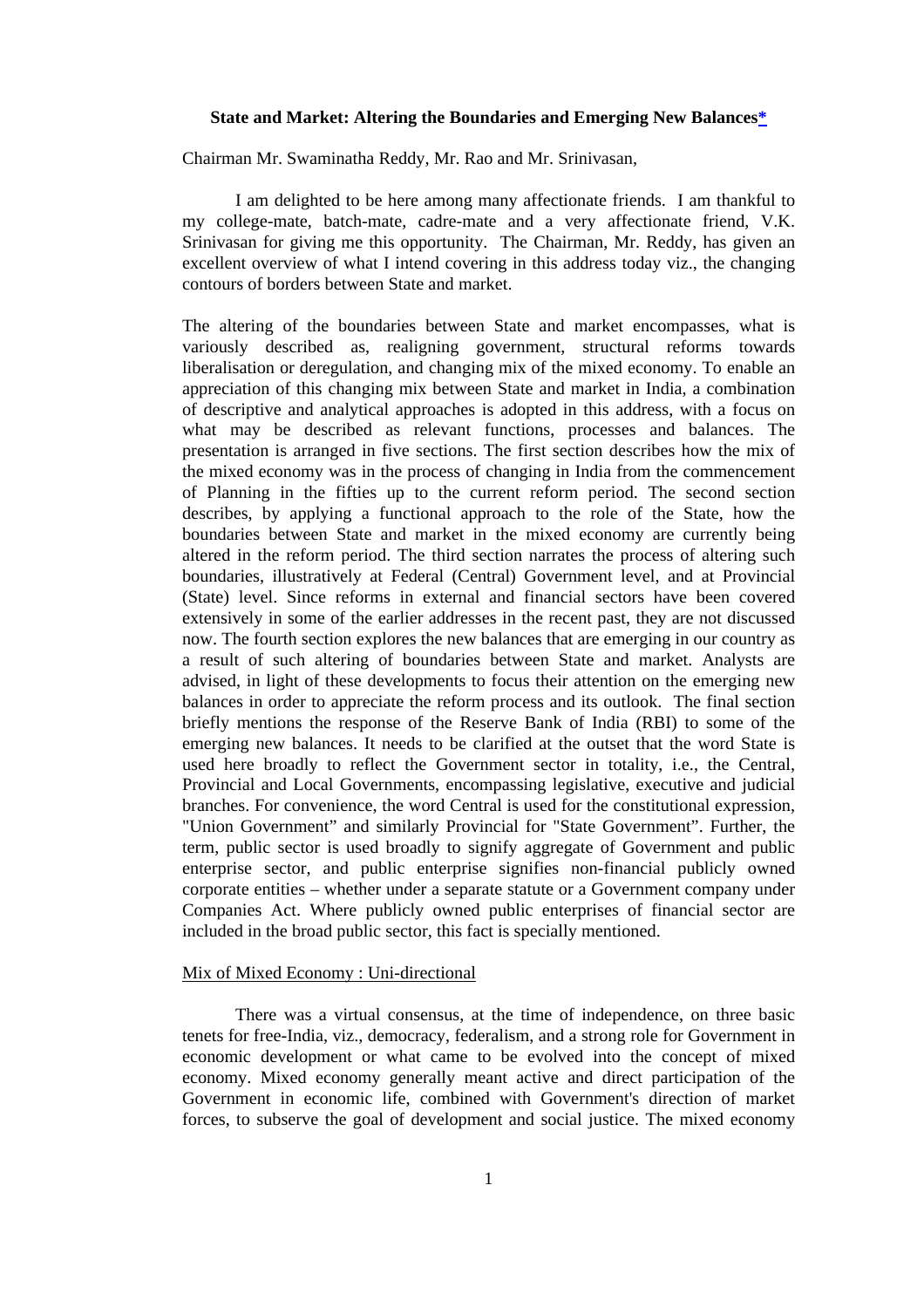approach held sway over the mainstream economic thought and political debate (barring a right wing political party called Swatantra Party active for a while under the leadership of Rajaji) for four decades, i.e. fifties, sixties, seventies and eighties. During this period, the mix between State and market was characterised by two features. First, the role of State expanded, i.e. mix was moving unidirectionally, and there was seldom a retreat. Second, the pace of expansion of State was not uniform and in fact, there were many occasions of uncertainty and doubt on the role of State, but seldom was decisive action taken towards retreat of State *vis-à-vis* market, till the balance of payments crisis of 1991. These features are best illustrated by some periodisation, though any attempt at periodisation has some subjectivity.

1951-61 represents ascendancy of State, with an overwhelming consensus in favour of an active role for State, and such a role was sanctified by Directive Principles of State Policy, and operationalised through a process of planned development. The control apparatus of Government imposed during Second World War provided a readymade framework for legal and institutional instruments for State intervention. International consensus was broadly supportive of India's approach, to the extent that this approach combined democracy and liberal values. The constitutional provisions, legal framework, and interpretations of the judiciary were supportive of such a domineering role for State, mainly as a result of the Directive Principles of State Policy enshrined in the Constitution.

However, in the mid-sixties, following war and droughts combined with industrial recession, a "Plan-Holiday" had to be declared. Uncertainties, in particular, political compulsions, led to the nationalisation of major banks, providing the Government relatively easy access to household savings in order to finance its activities. Soon, the first oil shock affected international sentiment on capital flows to developing countries and some aid-weariness also set in. Overall, therefore, the period 1967 to 1977, could be treated as a period of uncertainty and mixed signals, but expansion of State did occur in spurts, particularly in the plethora of legislative actions.

By 1977 it was clear that, the Plan strategies were not paying rich dividends and a period of introspection started in 1977, lasting till 1984. A number of high level official Committees were appointed to examine physical controls, monetary policy, trade policy, public enterprises, etc. Each one of them recognised the need for a review of the mix between the State and market and recommended a definitive tilt towards marketisation of the mix. However, no tangible policy action was forthcoming, perhaps due to inadequate political consensus.

The next phase, from 1984 onwards, came to be described as New Economic Policy and was essentially an attempt to break the stalemate in State action and introduce market orientation. The new policy aimed at higher growth, but given the unwillingness to impose necessary fiscal discipline, significant acceleration of growth and growth-led exports were achieved at considerable cost, namely, relatively unsustainable levels of fiscal deficit, current account deficit and external debt, especially short-term debt. In fact, inadequate productivity from the use of resources, while first and second tranche of Extended Fund Facility from the IMF were drawn, also resulted in strains of repayment to IMF during the late eighties. Since higher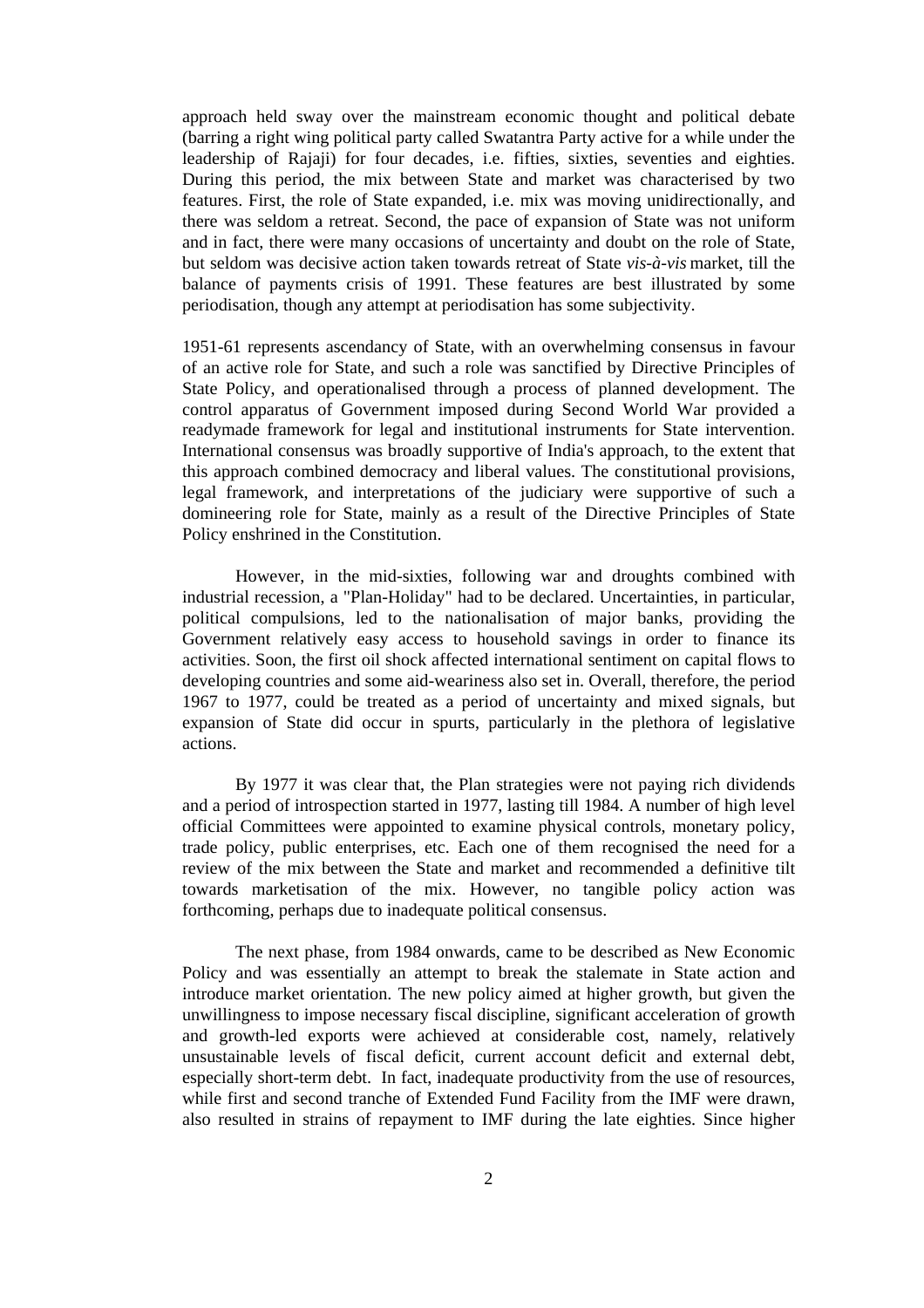growth was attempted without breaking what has been described by the author in the late 'eighties, as the "stalemate in State action", there was fertile ground for a crisis.

In brief, there was a changing mix, but it tended to be unidirectional, with varying pace but generally in favour of State, and often in spurts though during the latter period, with serious doubts.

### Mix of Mixed Economy : Bi-directional

The year 1990-91 saw the Gulf war, which triggered a balance of payments crisis. The seriousness of the crisis, especially the dramatic act of sale and repurchase of Government's gold through the State Bank of India and pledge of RBI's gold, did evoke a national consensus on stabilising the economy and undertaking appropriate reform. The crisis provided justification for a serious effort to break the stalemate in State action. In other words, the unidirectional nature of changing mix between State and market since 1950 was virtually for the first time reversed in 1990-91. However, it was not merely the crisis, but the prevailing economic scene on the eve of reform, which enabled initiation of reform. The features of the scene may be summarised as follows:

First, there was an intellectual recognition of systemic problems, particularly in the areas of fiscal, public enterprises and overall competitive strength of industry.

Second, while there was respectable, if not impressive growth of over 5 per cent in the eighties, compared to the "Hindu rate of growth" of 3 to 3.5 per cent previously, it was clear to the policy makers that such growth was financed by unsustainable fiscal as well as trade deficits, and growth lacked institutional underpinning to take the economy to a higher growth path or ensure social justice.

Third, while the policies were originally aimed at protecting labour force, incentive mechanisms got distorted and institutional rigidities crept in, resulting in what has been termed by the author as "tyranny of ten percent" –ten per cent being the share of organised labour (both in public and private), select industrial houses and a rentier class encouraged by the political system. What was described as a soft State, tended over a period to be so soft to the 'ten per cent', that to promote the interests of this ten per cent, the State ended up being a hard State on the 90 per cent of labour force. This large workforce started becoming restive, being tired of promises of elimination of poverty not backed by delivery, and therefore, this large segment had to be pacified with what have been described as "populist schemes". It was no longer easy for the policy makers to be both soft on organised work force and, provide succour to the large unorganised sector.

Fourth, the educated constitute the most articulate section in our country, as in many other developing societies. In the fifties and sixties, and to some extent in the seventies, the flow of a significant portion of educated was absorbed through employment in the growing Government sector, the public enterprises and to a very limited extent, the private corporate sector. With a larger output of educated youth, and a deceleration in the growth of employment in organised sector, there was an increasingly larger pool of educated, self-employed or unemployed, outside the "ten per cent". Politically, it was possible to counter, however feebly, the aggressive stance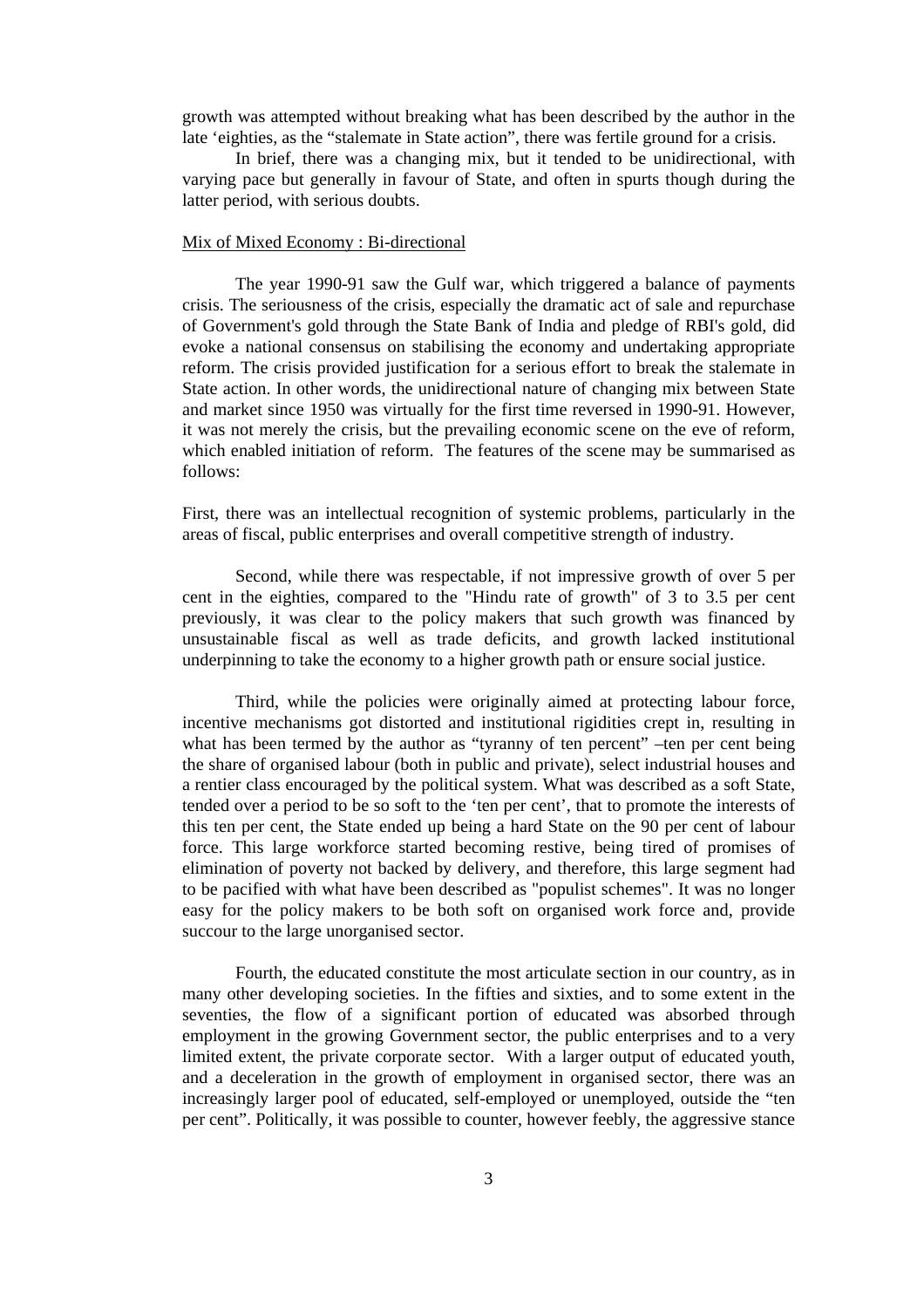of the ''ten per cent'' since a significantly large part, almost the whole of the educated class coming out of high schools and universities were left out of employment in the organised sector and were thus outside of the "ten per cent".

Fifth, it was clear that the delivery of Government services had become costly and was generally perceived to be very indifferent and inefficient – be it schools, hospitals, or public utilities like water supply and sanitation. The legal and institutional set up gave rights to the stakeholders in the public sector even if these rights were to the detriment of the citizen. The stakeholders were not only employees, but also contractors or suppliers, or retail agents, etc. In fact, many felt that these stakeholders pre-empted financial resources sometimes at the cost of the original purpose of employing them. So, there were schools with teachers and no buildings, or teaching materials and hospitals with no medicines, electricity or water. Incidentally, the salaries of the public sector had assumed implicit productivity increases, viz., annual increments in addition to inflation indexation and any short fall in assumed productivity increases worsened the situation. The managers in the public sector including the financial sector often complained about the inflexibility introduced through inherited rights and work practices, resulting in erosion of scope for productivity increases to match salary increases.

Sixth, there was an emerging parallel economy not only in money, called black money, but in most public services (private schools, private hospitals and bottled drinking water rather than tap water becoming the preferred options). Further, there was resentment about delivery of services in public systems even among the 'ten per cent', when somebody else was supposed to deliver the service.

Seventh, given the fiscal situation, the public enterprises which saw the fiscal support drying up started clamouring for market access, autonomy and even some privatisation.

Eighth, the private sector, including corporate sector, realised that the capacity of Government to support them was getting eroded due to fiscal compulsions, while regulatory and other demands from Government continued to be perceived as a burden on them. In the absence of fiscal support from Government, they found it worthwhile to seek deregulation and liberalisation, arguing against what has been described as over-regulation and under-governance.

Ninth, there was a widespread realisation that the basic assumption of efficiency and effectiveness of State vis-à-vis market appear to be less valid than before, mainly due to technological progress and institutional characteristics of public sector. The success of alternate models in other countries, in achieving both higher growth and social justice was impressive and sustained, and was too apparent to be ignored by the public opinion in India.

Finally, it was widely believed that reform was on the cards even by late eighties. However, the Gulf war, which triggered the crisis, enabled projection of external factors as the main cause of the crisis. Thus, economic compulsions for reforms were clear for at least a decade before reforms commenced, but the issue was mobilising political support and evolving a consensus on detail of reforms in a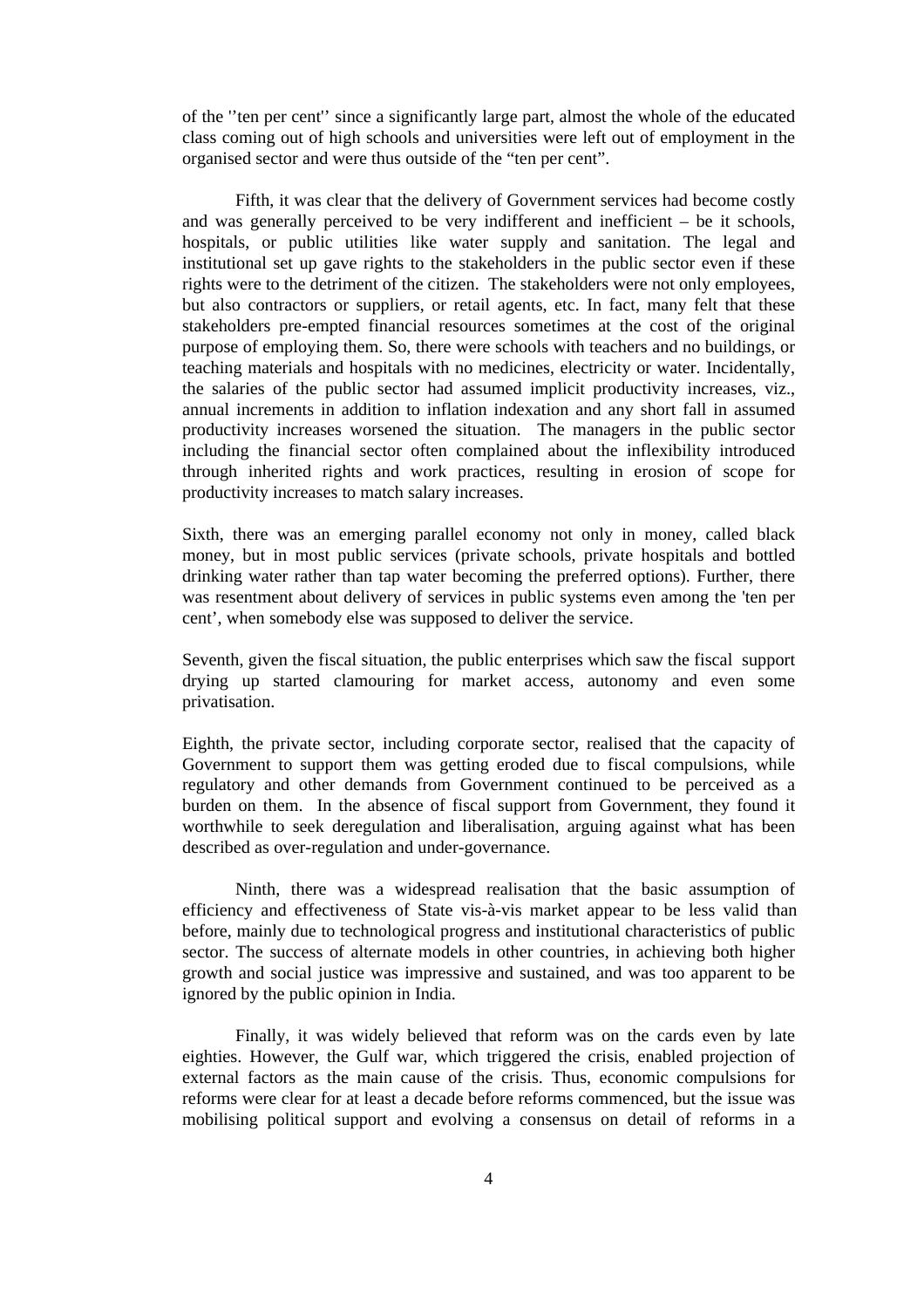democratic-federal set up - a problem for which a favourable environment emerged with the Gulf crisis.

## Functional Approach to Altering the Boundaries

In the functional approach to the role of the State indicated by the author in the late 'eighties it was argued that altering the boundaries between State and market could be analysed in terms of different roles of State. State's role in economic activity can be broadly classified into that of Producer-State, i.e. producer of commercial goods and services; Regulatory-State, involving setting and enforcing of rules that govern, encourage or discourage economic activities of market participants; Facilitator-State, involving provision of public goods such as police, judiciary, street lighting; and Welfare State, ensuring provision of a wide variety of merit goods such as education and health. In the functional approach, the process of altering the boundaries between State and market, are tracked, with reference to each of the four functions mentioned.

## Retreat as Producer State

The process of retreat of State as a producer of goods and services involves exercise of several options in a variety of areas. As a producer of commercial goods and services, the major option exercised by the Government was to permit entry of private sector in activities that were reserved for public ownership. This option does not necessarily involve retreat of State in absolute terms though in relative terms, it amounts to a retreat. Currently, except for sectors such as defence, entry for private sector is permitted, and in many, in fact, encouraged. These include oil exploration, power production, telecom services, etc. The change was operationalised through a series of Statements on Industrial Policy. Second, exit of public enterprises in terms of closure, is technically permitted under the aegis of Sick Industrial Companies Act, which was amended to bring public enterprises within its jurisdiction. Third, exit of workers in public enterprises was also enabled and encouraged through adoption of voluntary retirement schemes and creation of National Reconstruction Fund. Fourth, some public enterprises were corporatised (that is converted into companies under Companies Act) and in many public enterprises, private equity holders brought in. Public enterprise sector which was invariably a 100 per cent Government-owned enterprise earlier became one in which there were some enterprises with diversified ownership, although in many cases, majority ownership continues with Government. Fifth, significant autonomy in functioning of public enterprises has been announced and some attempts have also been made in this direction. Sixth, in a few cases, Government took up financial restructuring of enterprises to enable these enterprises to compete with private enterprises and meet the threat of imports under a liberalised trade regime. Seventh, compared to the past, a hard budget constraint has been imposed on the public enterprises. Eighth, preferential treatment to public enterprises through exclusivity or price preference in purchases or sales within public sector has been formally dispensed with. Ninth, privatisation involving transfer of majority ownership to private sector and change of control was conspicuous by its absence.

It is possible to argue that the entry of private sector has been insignificant in some sectors, possibly due to incomplete process of regulatory reform; that, in reality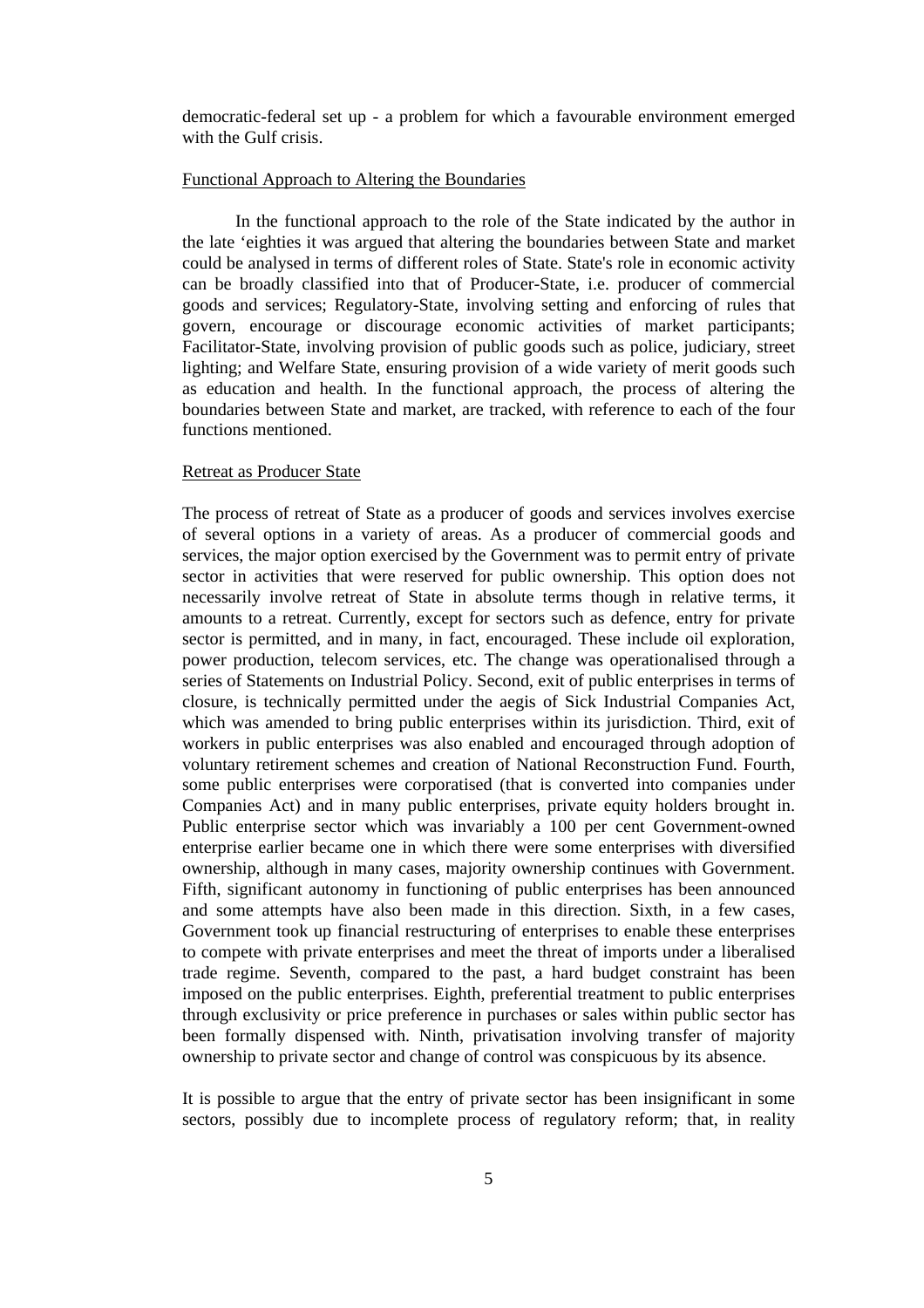extension of jurisdiction of BIFR to public enterprises has not yet served any purpose; that impact of VRS or labour-flexibility has been very marginal; that diversified ownership was merely a process of revenue generation for Government, often by shuffling of portfolio in public sector either through 'cross-holding' among public enterprises or directed-holding by Government owned All India Financial Institutions; that revenue generation in a few cases was obtained by assuring the investors of a monopoly-status for a number of years thus undermining competition; that autonomy was not really exercisable in practice; that financial restructuring was done at enormous cost to Government and only to dress up an enterprise to avoid reference to BIFR or privatisation; that Disinvestment Commission had been ignored; and that institutional rigidities still remain in actual reform of State as producer of commercial goods and services. In particular, it is argued that unbundling of so-called natural monopolies has not been given attention while diversifying ownership. Notwithstanding the above criticisms, a workable framework for reform has been initiated and undoubtedly further progress requires significant thrust.

#### Regulatory State

While there were attempts to reduce role of State as a 'producer', correspondingly, there has been deregulation in some and expansion of State in other as a regulator. Dismantling of industrial licensing and liberalisation of trade are best examples of retreat of a Regulatory State. But, in many other areas, there has been expansion. For example, in Telecommunication, in the area of Ports and Electricity, national level regulatory authorities under appropriate statutes have been established. Similar initiatives are being considered in some other sectors also. The regulatory authorities are expected to exercise independence from the ministries or a public or private enterprise concerned and provide a framework for entry and operating conditions, especially tariff, in a way that would ensure assurances and protections to investors and consumers, whose interests often conflict in a monopoly like situation.

Though at a macro-level there has been deregulation, it is often argued that there are still a plethora of regulatory clearances that are required, thus undermining the full impact of deregulation. The process of expanding regulatory role is sometimes described as incomplete, if not inadequate, on the ground that the constitution of regulatory authorities is not necessarily apolitical or designed to counter political cycles; that they are being undermined by Ministries concerned either on account of narrow interests of public enterprises or to serve what the Ministry perceives to be larger public interest, and that the regulatory authorities are inadequately provided for, in regard to physical, financial or human resources, to perform their task efficiently and effectively. However, it is undeniable that, a basic framework for a more transparent, accountable and, expanded role of State as a regulator has been put in place in many crucial sectors, though a focussed attention to the strengthening of these authorities may be necessary. More important, there may be many other areas, in particular, an overall competition policy, customer-protection (especially inadequately compensating the customers for negligence of producers of goods or services in public or private sector) setting minimum acceptable levels of standards in services sector, restrictive practices adopted by trade unions affecting consumer interests etc., that need to be pursued further.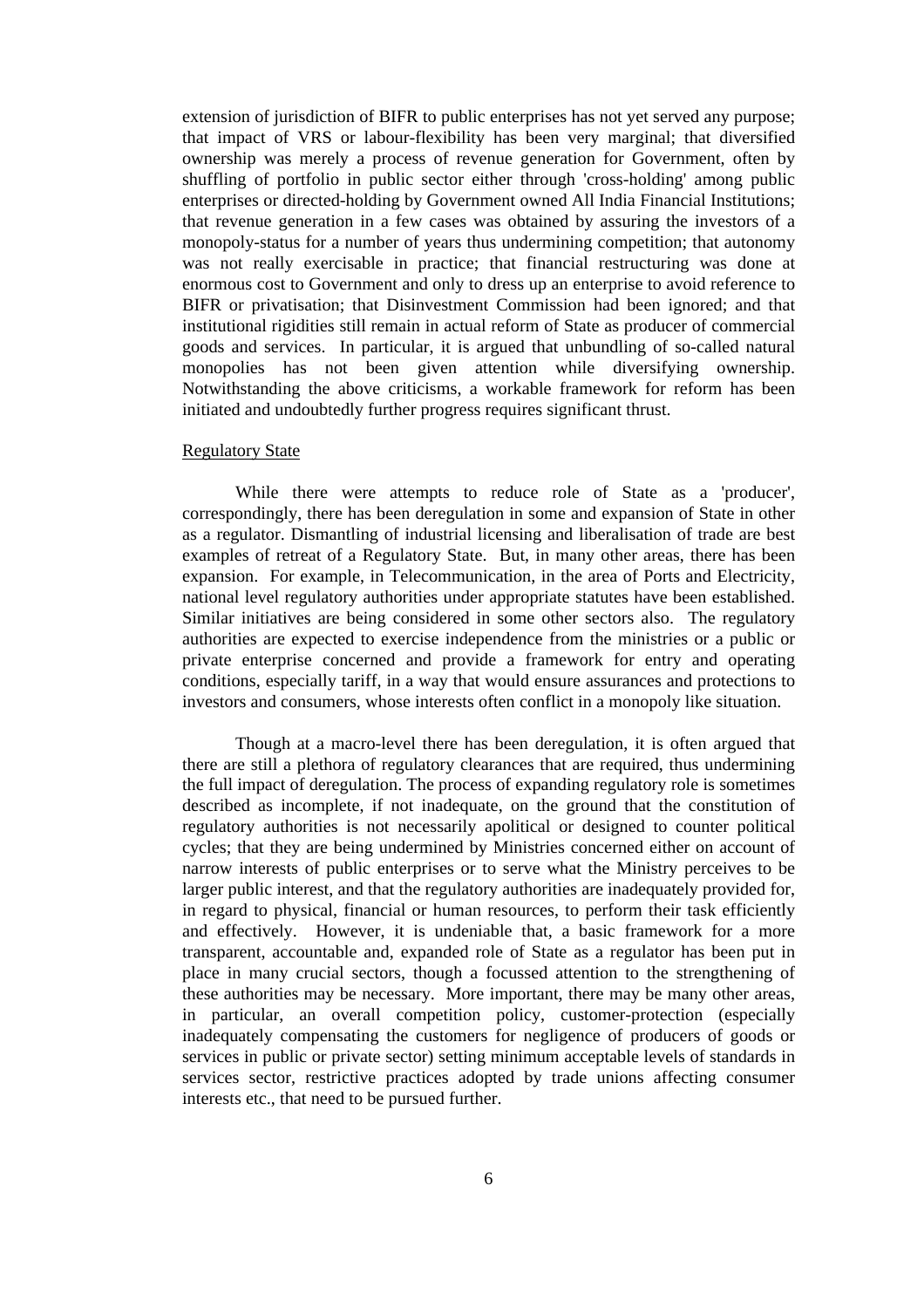### Facilitator State

In its role as a facilitator State in India, the major thrust is to redefine what constitutes a true public-good and then find means by which such a public good is funded and provided for in an adequate and equitable measure. It is also possible to unbundle an existing public good into its true public good and commercial component. It is ensuring provision of a public-good that is relevant and not necessarily whether State does it on its own or through use of private sector.

The evidence available on review of scope and coverage of public goods by Central Government is rather limited except perhaps in the context of roads and bridges where toll charges have been introduced. A detailed framework for review of what are public goods, how to assess adequacy, how to ensure provision and means of adequate financing need to be addressed by the State as markets cannot respond to these questions. For example, there can be a policy decision to treat a way of delivery of a good as a public good as distinct from another way. Further, water supply in a street tap may be a 'public good' while water supply in a tap at home is a pure commercial good. It must also be recognised that a significant part of provision of public goods falls in the jurisdiction of Provincial Governments and not in Central Government. Overall, there is a significant scope and a need for review of role as facilitator.

## Welfare Provider

While in some developed countries, major source of fiscal stress and consequently major area of reform has been revamping or cutting down on role of State as a Welfare State, in India there is a large consensus on expanding rather than contracting role of State in provision of welfare. The consensus covers entitlements such as primary education and medical attention as also old age pensions. In fact, Constitution of India mentions compulsory primary education as a Directive Principle of State Policy, though actual performance of State has admittedly been inadequate. A study of the process of providing welfare, say though primary schools may provide some insights into the current meshing of State and market. The approach so far has been for Government to build and run most of the schools, often in a centralised fashion from Provincial headquarters, prescribe syllabus, print, subsidise and distribute text books on a Government monopoly basis; recognise and often fund, to a substantive degree, some private sector institutions also. In some cases, mid-day meals are provided to children in elementary schools while in a few cases, cash in respect of female students are being provided. Reform process in this regard has not been uniform among the Provinces though recent initiatives relate to provision of adequate buildings and teaching material, increasing number of teachers in Government sector and in a few Provincial Governments encouraging local initiatives in starting or running the school.

While there has been a widely expressed discomfort at the relatively low level of expenditures on education. However, it has also been pointed out most recently by Dr. C.Rangarajan that the level of Government expenditure on education in India, is comparable to Sri Lanka or China and hence the inadequacy is not in the level of public expenditure on education. It has also been recognised in various empirical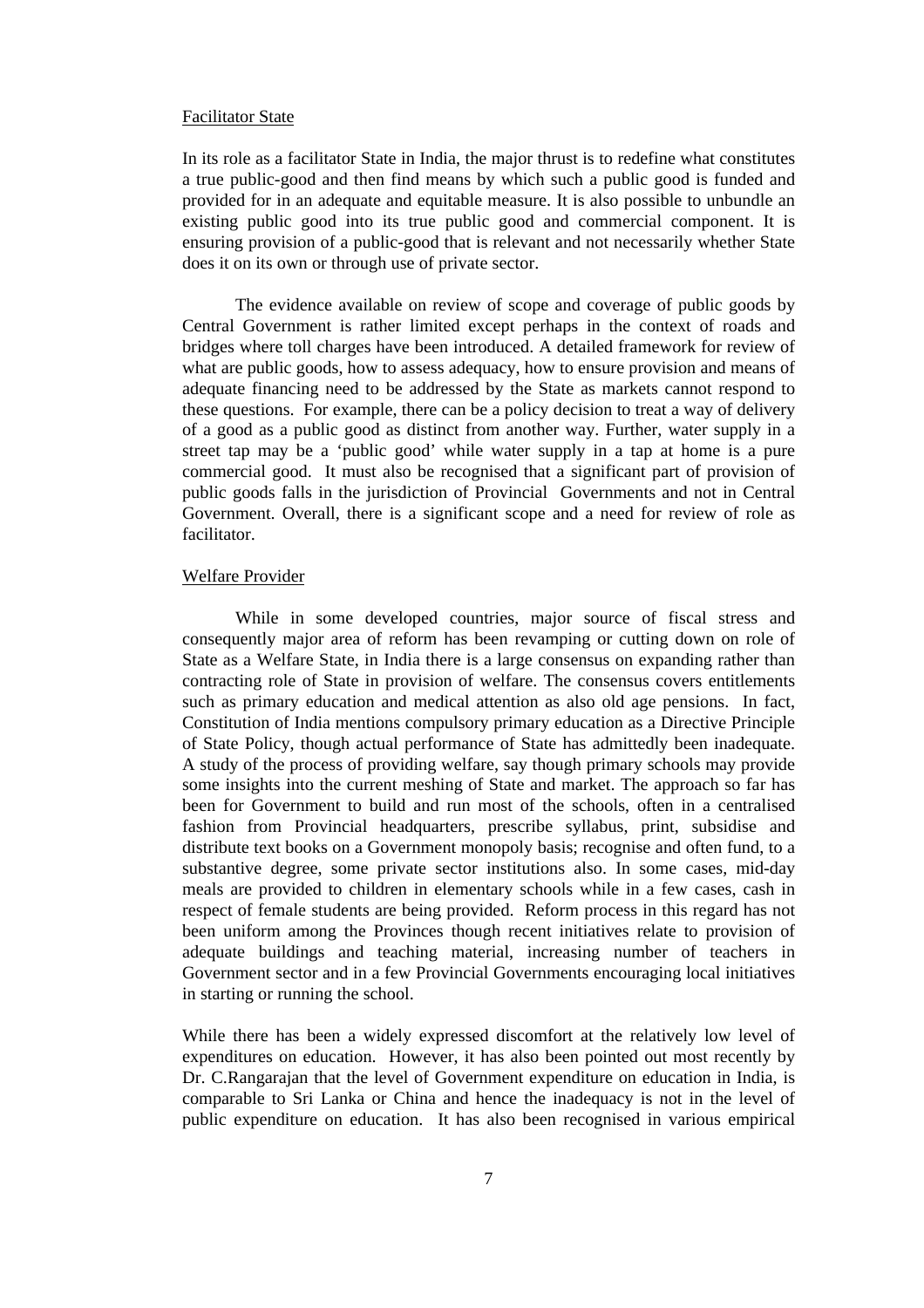studies that, in some States, two thirds of primary school teachers in Government schools do not attend the school and in many Provinces, text books are made available in the midyear only. There is a marked preference for private schools among most parents and a few studies show that literacy is increasing in India on a demand driven basis rather than utilisation of supply created in Government sector. While it is possible to argue that those who can afford, should be persuaded to pay school fees, often, Government schools are not preferred by those who can pay. Similarly, while efforts are made to regulate the fee structure in private schools, they are often circumvented. The relative roles of Government, local Panchayat and private initiative in regard to setting standards of physical environment, academic requirements, funding, provision, etc., are yet to be addressed. In brief, the role of State relative to the private sector continues to be inadequate and ill-defined in most parts of India, in regard to spread and quality of education, especially at primary level. Similar logic can be applied to health or medical facilities or sanitation.

The major constraint for adequate provision of services is the *defacto* country wide phenomenon of priority to entitlements of instruments of welfare provision (employees, contractors etc.) over the purpose (schools, dispensaries) or entitlements of the people to whom welfare is sought to be provided. Some Provinces are attempting to overcome this through effective decentralisation of initiatives and management.

Notwithstanding the above, there are some Provinces which have progressed significantly while new initiatives are being attempted in some other Provinces. An all-India framework, such as in operations black-board, for a review of relative roles of public, private, local, and non-Governmental organisations, in terms of different combinations of funding and provisioning is yet to emerge. Similarly, regulatory framework in these areas especially medical and health services, is being developed in select Provinces since private funding and provision is expanding rapidly. Improvements in what has been termed as inefficient provision by public sector and a regulatory framework to govern unbridled private sector in addition to evolving appropriate mix of funding and provision by public and private sources appear to be the reform agenda for the future in the realm of State as Welfare provider.

### Provincial Level Reforms

Significant attention has been paid in both academic circles and in public debate about the challenges posed in reforms at Provincial level. These include fiscal, power, irrigation, roads and road-traffic, education, health and water supply. Different Provinces have adopted a variety of approaches.

On the fiscal front, apart from revenue raising, cost recovery for services and traditional expenditure-containment, measures include, statutory limit on guarantees, limits on public employment, and establishment of Sinking Fund. It is necessary to recognise the fact that initiatives on fiscal front, both statutory and non-statutory are far more impressive in some Provinces than the Centre. In fact, substantial part of recent fiscal stress is perhaps justifiably, attributed by Provinces to the recent liberal pay hike by the Centre. Though, legally Provinces are not bound by Centre's decision, during 'seventies and 'eighties socio-political compulsions and centralising tendencies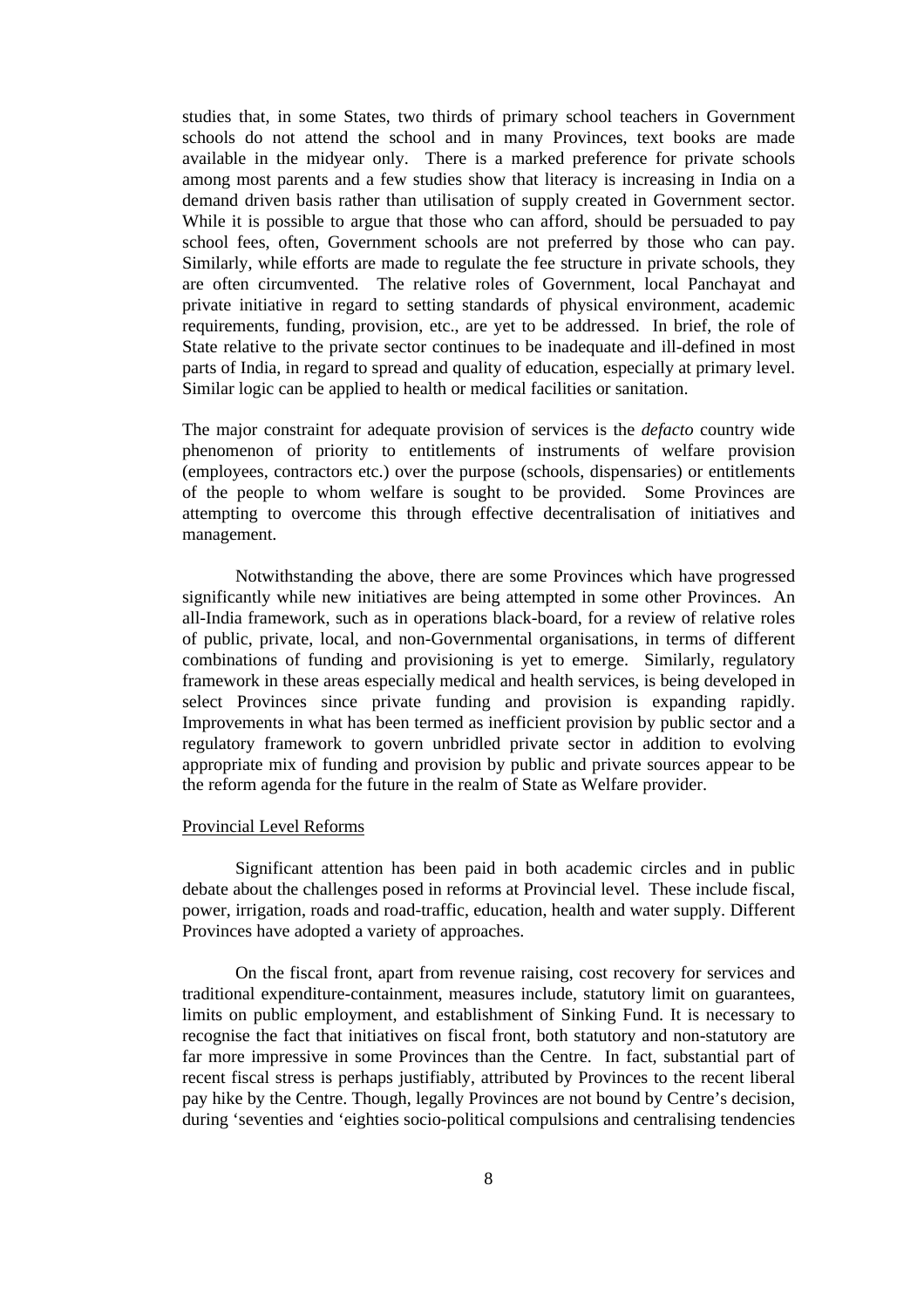in public systems made Centre's decisions *defacto* binding on Provinces. It is necessary to recognise that inspite of impressive initiatives in some Provinces, the fiscal stress at Provincial level is acute.

In the area of power, measures relate to private sector entry in power generation; reorganisation of power monoliths into separate corporates for generation, transmission, distribution; privatisation of assets; and, statutory steps for establishment of regulatory/tariff authorities. There are still many Provinces, which subsidise power heavily and overall, power sector is still far away from total cost recovery. Yet, in terms of organisational restructuring and legislative actions, some Provinces have progressed significantly, and well ahead of Central Government in respect of similar activities (say, power supply or passenger transport by road in urban areas).

In the area of irrigation, stress has been on decentralisation of water management especially participative approaches, and upward revision of water rates. Different Provinces have adopted varying systems, but overall, however reasonable, cost recovery is yet to be seriously attempted. While progress in regard to cost recovery is tardy in most cases, the progress in institutional improvements for decentralised and user involved management has been impressive in a few Provinces. Similar approach towards decentralisation is yet to be demonstrated in Central Government.

In regard to education, bringing primary education under panchayat system and local involvement in setting up and part-funding of such schools have been some of the initiatives in a few Provinces. There is no evidence of any such initiatives, as yet, in respect of a large number of secondary schools under the aegis of Central Government.

In respect of health facilities, a few Provinces have been contemplating legislation to regulate private health care facility.

As regards public enterprises at Provincial level, there have been almost universal attempts to review the portfolio and identify non-viable enterprises. While attempts to privatise have been made, there have been only a few successful cases. The public enterprises at Provincial level, other than in power, road, transport and industrial financing, are relatively of smaller magnitude in most Provinces. However, many Provinces have attempted a systematic evaluation of public enterprises, and hard budget constraint has been quite severe in almost all Provinces. The variety of options by several Provinces in dealing with State level public enterprises is impressive.

### Features of Reform Process

The major features of reform process of nineties in India, can thus be summarised as follows:

First, the expectations from reforms in India is not in terms of across the board retreat of State in favour of market but, in terms of enhancing States' capacity to permit efficiency-gains and expand availability of public and merit goods.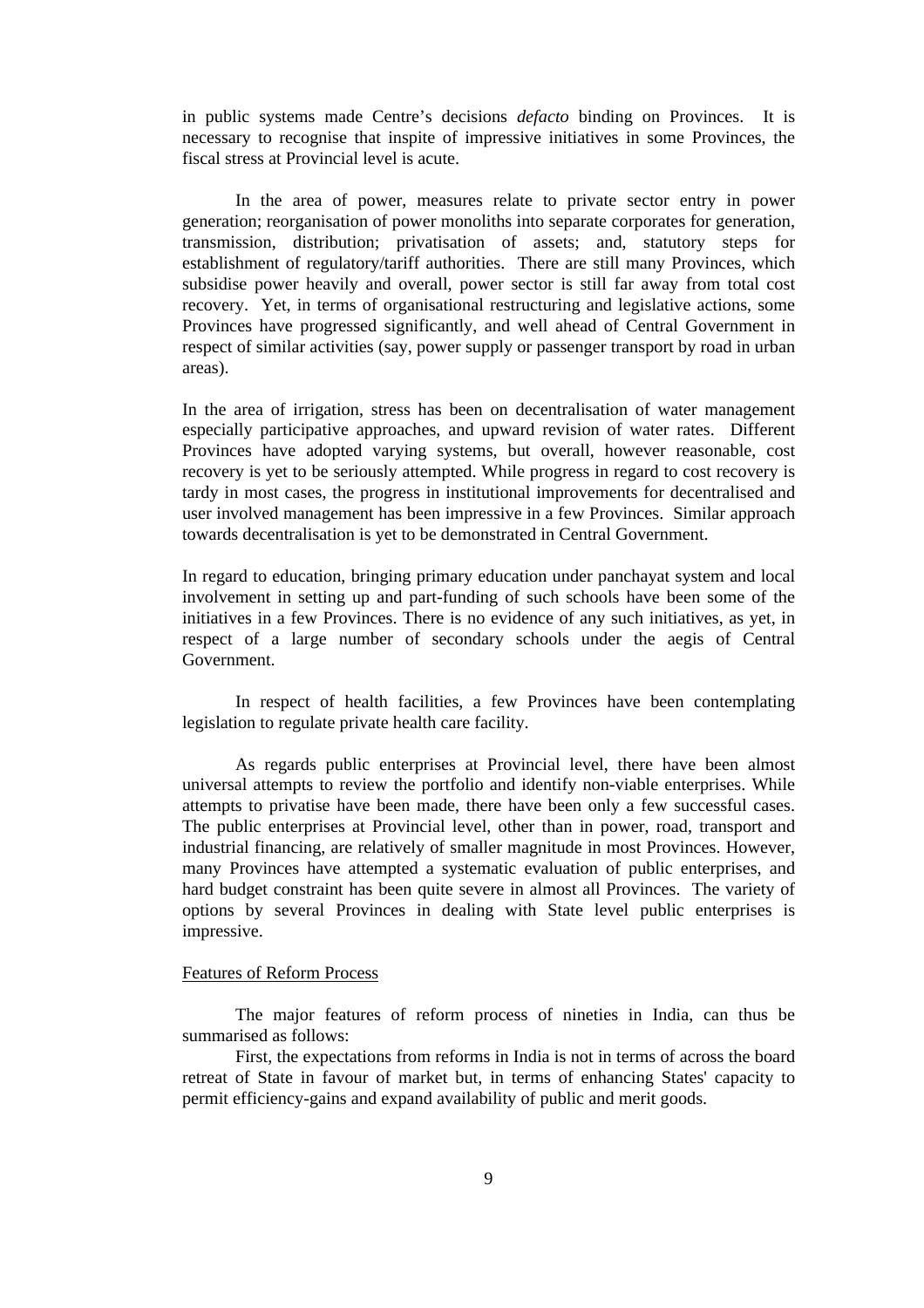Second, while State is retreating in some areas, such as pure commercial goods or services, it is both retreating and expanding in other areas such as regulation and is expected to expand further in public and merit goods.

Third, a variety of options have been initiated by the Central Government to redefine the role of State *vis-a-vis* market and the framework is comprehensive, though a significant ground is yet to be covered. In general, the direction of reform is retreat as a Producer State and retreat combined with expansion as a Regulatory State.

Fourth, at a Provincial level, while there is some marginal retreat as a Producer State, substantive expansion and redefining of the role of State as a Facilitator and Welfare-provider appears to be in order. A variety of options have been exercised by different Provinces, though significant progress is required if the fiscal sustainability is to be combined with an expanded role for the State, at Provincial level.

Fifth, the differences in the pace and direction of reforms in different Provinces are perhaps explicable by the political management of the process, technical capability to design measures, institutional underpinning to implement them and nature of support from Central Government.

Sixth, there is evidence to show that, even in areas where State has to expand, mainly at the Provincial level and as a welfare provider, decentralisation of initiatives and management away from Provincial head quarters down to local levels seems to be a preferred option. This would imply that State may reorient and expand, by changing degree of centralisation.

### New Balances

The descriptive account of the evolution of the mix between State and market in India, with special reference to process of recent reforms, reveals many interesting aspects, especially on the nature of changing mix relevant to us, as also the variety of options exercised. It also reveals the significant progress yet to be made, though a preliminary framework is available. However, to assess the dynamics of the changing mix, it would be useful to track what may be termed as new balances that are emerging as both causes and consequences of a changing mix between State and market. The changing balance between State and market does not happen in isolation, but is related to other balances also. An attempt is made here to track these new balances in a somewhat exploratory fashion or even as conjectures. These balances are vertically between Centre and Provinces; horizontally between Provinces; within Governments, both Centre and Provinces; between public and private sectors; funding and provision in delivery of services; old and new industrial houses; poor and non-poor, organised employment and self employment; and finally rural and urban.

### Vertical : Centre and Provinces

As the reform progresses, it appears that the relative balance between Centre and Provinces tends to tilt in favour of Provinces for a number of reasons.

First, the most important areas for the Central Government's responsibilities are in international trade, financial sector, telecommunications, aviation, and especially banking and corporate law/practices. In most of these areas, factors such as multilateral agreements (say, WTO), globalisation, and recommended best practices of the world, tend to circumscribe, over a period, the discretionary power available in normal times to Central Government.Second, the capacity of Centre to reach tax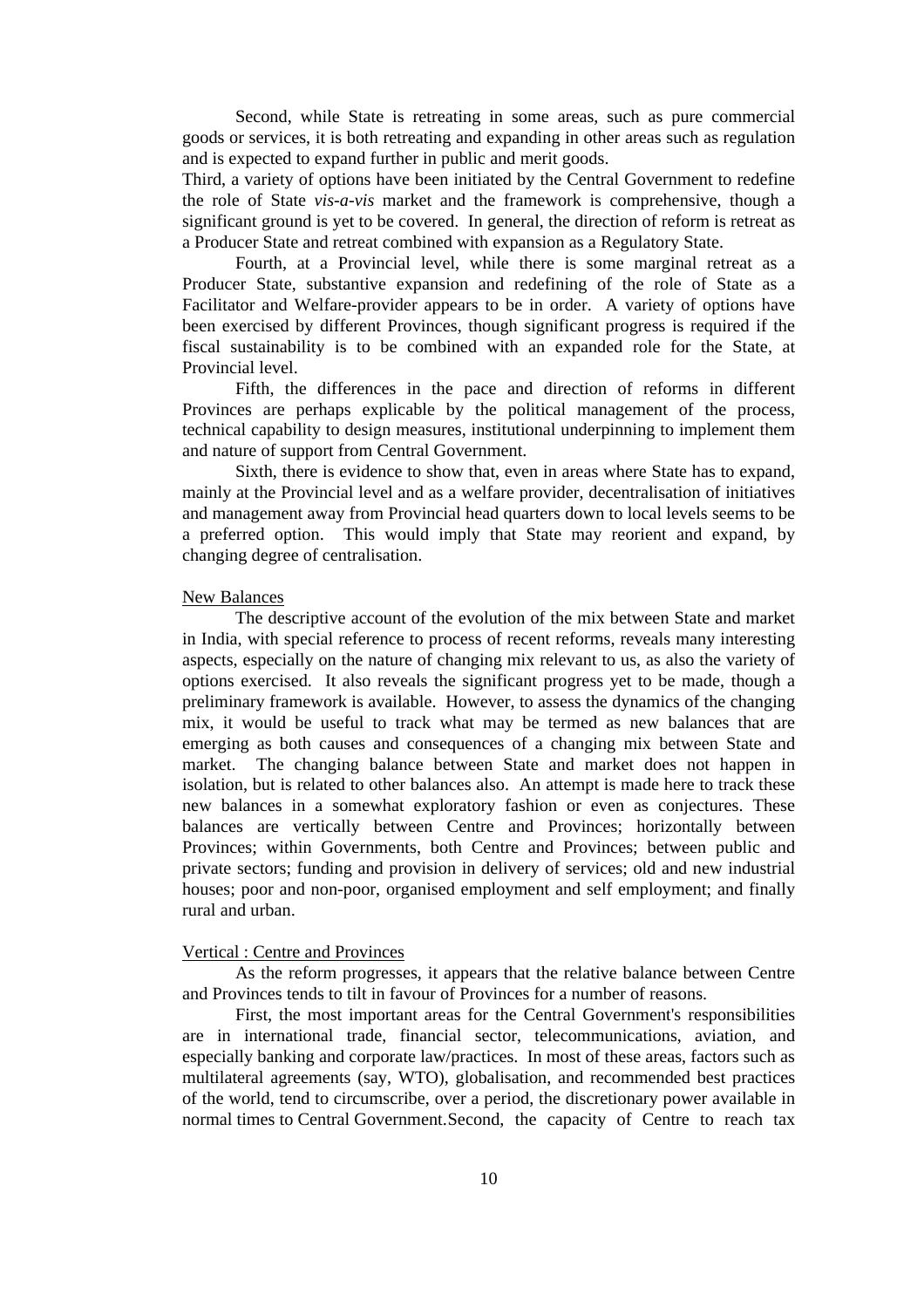levels as well as tax regimes, very different from international practices (customs, excise, corporate or income tax) also tend to get constrained, over a period, since the free and rapid flow of commodities, skills and finances among the countries would require us to be not too much out of alignment.

Third, major thrust-areas needing expansion of State are in physical infrastructure such as road, waterworks, power and social infrastructure, such as, schools and hospitals. Whether it is direct intervention or indirect intervention, the regime that governs funding and provision in these areas is to be determined by Provincial Governments. Thus, relative to Centre, Provinces are currently in the expansionary modules of State in the State-market mix. Provincial Governments currently have more freedom to access resources for financing economic growth from the market both from domestic and in some ways, global sources. Hence, the proportion of net official flows from centre to Provinces as a proportion of total capital flows to Provinces tend to get reduced.

Fourth, Provinces could also seek advice on growth strategies not only from Planning Commission as in the past, but also institutions like Institute of Public Finance and Policy; or Asian Development Bank or the World Bank.

### Horizontal Inter-Provincial Imbalance

The balance, especially, economic balance among Provinces is also likely to be affected to the extent the overall Governments' role in allocation of resources tilts in favour of markets. Thus, Provinces will be competing more intensely than before, in market place for resources in future and, Provinces may find it somewhat difficult to place a significant responsibility on the Centre for their relative performances.

Second, with growth in communications, especially on economic and financial issues, people will tend to benchmark economic performance of States. There may be a slow beginning but the momentum could pick up, as evidenced by varying capacities (both in terms of amounts and interest rates) to raise financial resources for Provincial level public enterprises, on the basis of their guarantees.

Third, there are a variety of options for managing change which are adopted by different Provinces. For example, a single Electricity Board for each State was an earlier model, while now each Province is looking its own model of combination of institutional arrangements as well as transition path. There are plenty of opportunities to learn from each other's experiences and make modifications. Thus, inter-Provincial interaction tends to be more intensive, by themselves or through institutional consultants, who may be interacting with several Provinces.

Fourth, there is, in this decentralised scenario, a potential for increasing the divergence in levels of income among Provinces or even intra-Province. To this extent, there may be pressure from less developed Provinces on the Centre to play a more active role in countering markets' possible neglect of less developed Provinces.

Fifth, there could be competition among Provinces to benchmark, perform and excel but, the new balance will have to ensure healthy competition.

### Within Governments

The balance between the Ministries representing the combination of political executive and Government bureaucracies *vis-a-vis* exercise of ownership functions as well as regulatory functions may also change somewhat adverse to Ministries. The process of privatisation, diversified ownership and autonomy of public enterprises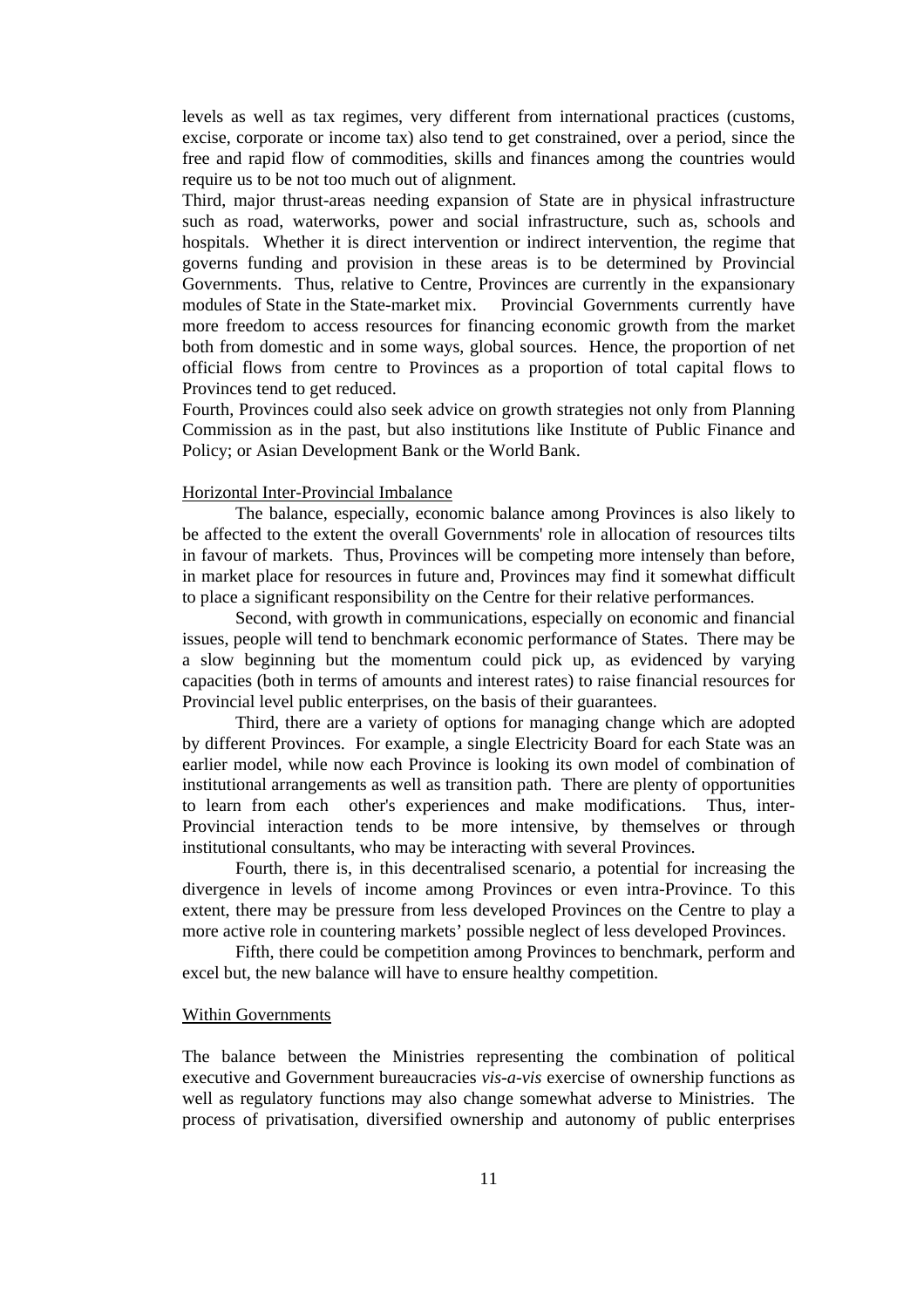may erode the discretionary element of the Ministries. Once separate regulatory bodies on statutory basis are established and strengthened, they are meant to be semiautonomous. Often, their membership need not coincide with political cycles and thus may impart greater stability to regulatory regime. Increasing role of semiautonomous regulatory bodies tilts the balance away from the Ministries and in favour of less volatility in policies.

Further, experience at Provincial level in some areas has shown that the preferred route to enlarging the role of, and efficiency in functioning of State is decentralisation in Government. For example, in primary schools or water management, the approach in some Provinces seems to be through decentralisation or localised water management users' committees or village panchayats. This may also involve emerging new balances between ministries or departments at Provincial headquarters and local bodies, in favour of the latter.

### Public and Private Enterprises

The relationship among public enterprises and between public and private enterprises could be subject to new balances in several ways.

Firstly, a large public enterprise sector may continue but it will have to reckon with growing competition from private sector.

Second, regulatory agencies may insist on level playing field between public and private sector.

Third, the public enterprises faced with hard budget constraint, threat of private sector entry and accountability to the private shareholders where they exist, may have to carve out new pattern of relationships with the government and within the organisation.

Fourth, strategic cooperation and cross holdings between public and private sectors are inevitable, thus replacing water tight compartmentalisation between the public and private sectors. Infact, this process may necessitate the termination of the concept of Government Companies under Companies Act.

Finally, the managerial and other highly skilled people, who were concentrated significantly in public enterprises may find alternate and attractive avenues in private sector; and consequently their clout within public enterprises may tend to improve. The emerging flexible market for talent could indeed alter balances, between and within enterprises.

## Funding and Provision of Services

There can be several permutations and combinations of public funding, private funding, mandatory cross-subsidisation in private funding, private provision, public provision and mandatory provisions by private to meet public interest, etc. A recent example of private funding and private provision with some elements of publicfunding and regulation has been evolved by the Supreme Court of India, in respect of private engineering colleges in Karnataka. The scheme covered fees chargeable, mix between merit *vis-a-vis* discretionary seats in admission, local *vis-a-vis* non-resident Indian quotas etc., and mandatory loaning by public sector banks at concessional interest rates. While the decision of the highest Court provided a framework in a specific category, there are large areas, in drinking water supply, education and healthcare, where public-private mix is entering new balances, in regard to ownership, funding provision, official recognition and governmental regulation. The traditional water tight division between Government or public and private sector each combining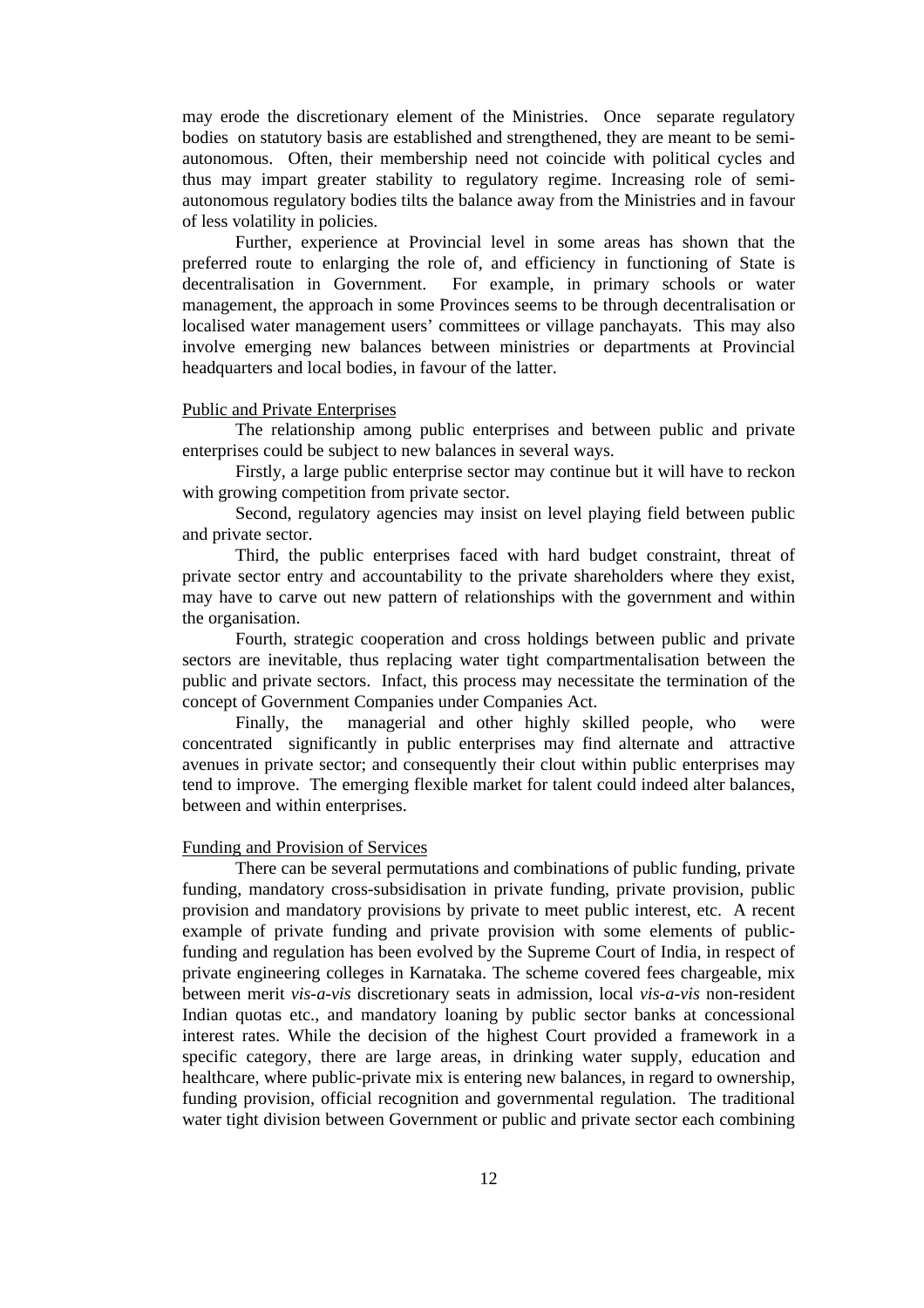within itself funding and provision may get blurred and larger scope realised for intermingling of the two. Further, such intermingling may involve non-Governmental organisation as well as local initiatives. These are perhaps in nascent stage but evolution of new balances between public and private sectors is clearly in the horizon.

### Old and New Industrial Houses

The traditional core industries in the tradeable sector, especially sectors which enjoyed high levels of protection in the past, are currently under pressure of competition and they tend to be apprehensive of rapid reform. They are often balanced by the newly emerging internationally competitive industrialists, in areas such as drugs, pharmaceuticals, software, chemicals industries etc. As the latter improve in strength and importance, the balance will tend to tilt in favour of more rapid reform. There is evidence of a tilting balance even now. Even within the traditional industrial houses, one can see changing balances in the composition of activities, boards and management.

### Poor and Non-poor

A major issue of concern in the context of reform is whether the poor will be worse off than before in absolute terms due to the reform and whether the balance between poor and non-poor, in relative terms, will worsen as a result of reform. In the pre-reform period, there were programmes in the name of the poor but their reach and benefits were often questioned. Given the stalemate in State action that has been explained, the poor may not be worse off than before and may even be able to articulate their needs better in the absence of bureaucratically determined services, though commercialisation of services may tend to give a sense of relative deprivation to poor. Perhaps this is an emerging area of new balances, with significant social dimension that needs to be analysed and feedback utilised in policy actions.

### Organised employment and self-employment

In fifties, sixties and onto seventies, the major segment of engineers, doctors or other skilled professionals coming out of colleges found jobs in Government or public enterprise or publicly owned financial sector. However, since the eighties a larger and larger percentage of the skilled and the articulate tend to be in self-employed category as against employees-category. The growing services sector also adds to this trend. Indeed, leasing of goods and services, contracting out or outsourcing instead of inhouse provision are considered to be more suited to changing times. In democratic systems, these changing balances between job-orientation and work-orientation tend to exercise a strong influence on the policies relating to employment in the organised corporate sector.

### Rural-Urban

Contrary to the generally held fear that reforms would lead to markets holding sway and thus metropolitan or large centres would thrive to the disadvantage of rural areas, there is evidence that rural prosperity has been improving significantly in the recent years. The rural-urban continuum would perhaps assert itself, but in any case, rural-urban, as well as agro-industry linkages are set to get strengthened especially when the services sector is growing rapidly. Briefly stated, there may be new balances replacing the traditional rural-urban divide or dichotomy.